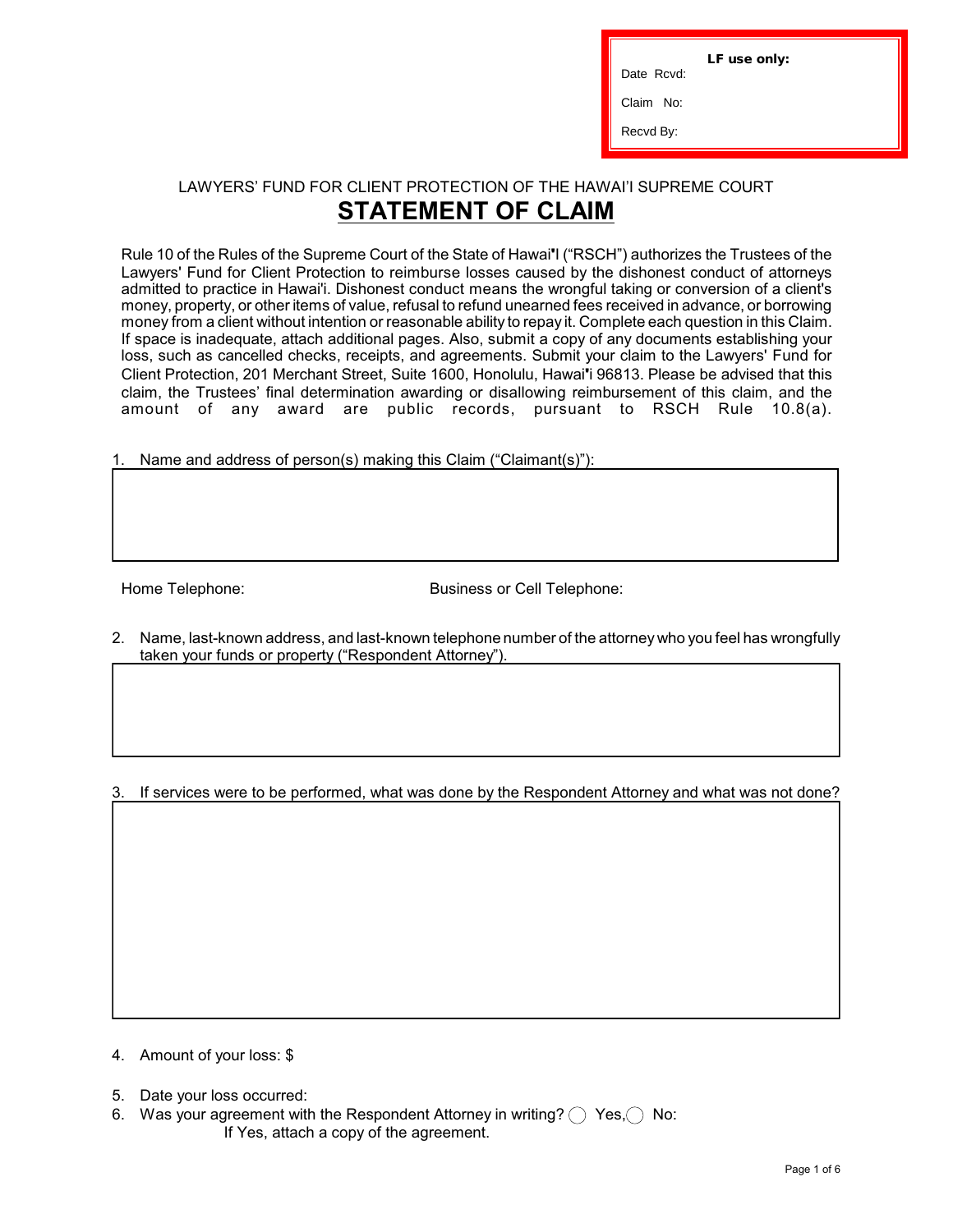|  |  | 7. Did your loss involve: Money, DProperty, DOther Items of Value.                  |  |
|--|--|-------------------------------------------------------------------------------------|--|
|  |  | If Property or Other Items o Value are involved, please specify and describe below. |  |
|  |  |                                                                                     |  |

8. Your claim is based on:  $\bigcirc$  Attorney-Client Relationship

 $\bigcirc$  Fiduciary Relationship (Guardian, Executor, Trustee)

9. Please give a detailed narrative statement describing, in chronological order, the events which you feel show dishonest conduct on the part of the Respondent Attorney. **ATTACH A COPY OF ANY DOCUMENTS YOU HAVE WHICH HELP TO ESTABLISH YOUR LOSS** (use a separate sheet if more space is needed).

10. Describe when and how you first discovered the loss:

11. This loss has been reported to:

| □ Prosecuting Attorney | Hawaii State Bar Association |
|------------------------|------------------------------|
| $\Box$ Police          | Disciplinary Counsel (ODC)   |
| □ Court                | $\Box$ Other agency:         |

On a separate sheet, provide the names and addresses of the parties, departments, agencies, or organizations to whom the loss has been reported. By filing this Claim, you authorize the Trustees of the Lawyers' Fund for Client Protection to obtain information relative to your loss from the above-designated parties.

12. Can your loss be reimbursed from any other source, such as insurance, fidelity bonds, or agreements? ◯ Yes, ◯ No, ◯ Don't Know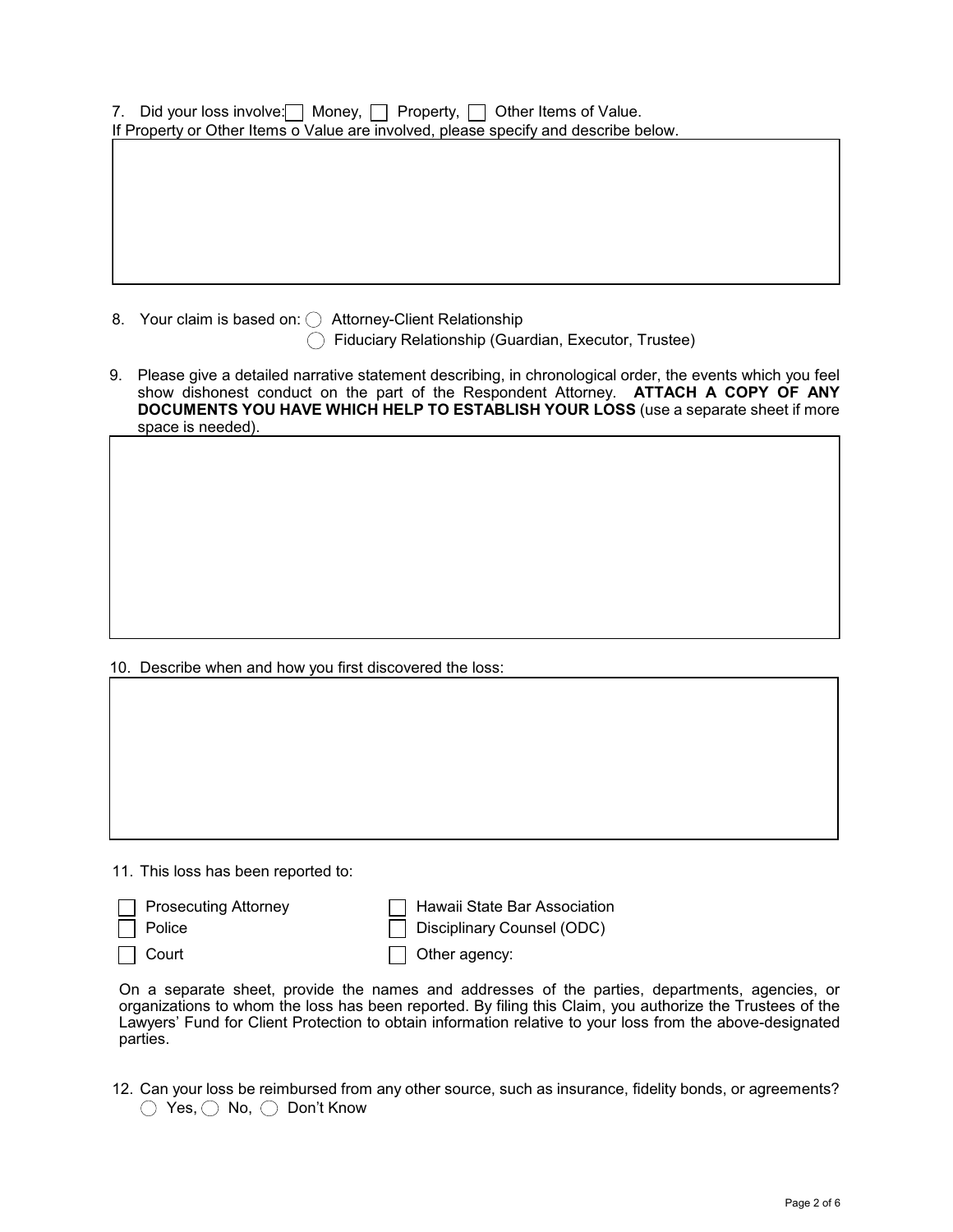13. Have you filed a lawsuit or any other claim against the Respondent Attorney?  $\bigcirc$  Yes,  $\bigcirc$  No.

If Yes, identify the court:

And give the case number:

If you have a new attorney representing you, provide name, address, and telephone number:

14. Describe what steps you have taken to recover the loss from the Respondent Attorney or from any source. (If you have obtained a judgment against the Respondent Attorney, please **attach a copy of the judgment or order** and specify whether you have collected all or part of the judgment).

15. If any recoveries have been made regarding the loss herein described, the details (dates, amounts, sources, etc.) are as follows:

16. If known, list the assets of the Respondent Attorney (real property, bank accounts, etc.) from which reimbursement can be made.

17. The name, address, and telephone number of an attorney or other person who assisted you in the preparation and presentation of this Claim:

18. At the time of the commission of the dishonest conduct or the discovery of the loss, were you the spouse, child, parent, grandparent, sibling, roommate, partner, associate, or employee of Respondent Attorney?

 $\bigcirc$  Yes,  $\bigcirc$  No. If Yes, state your relationship: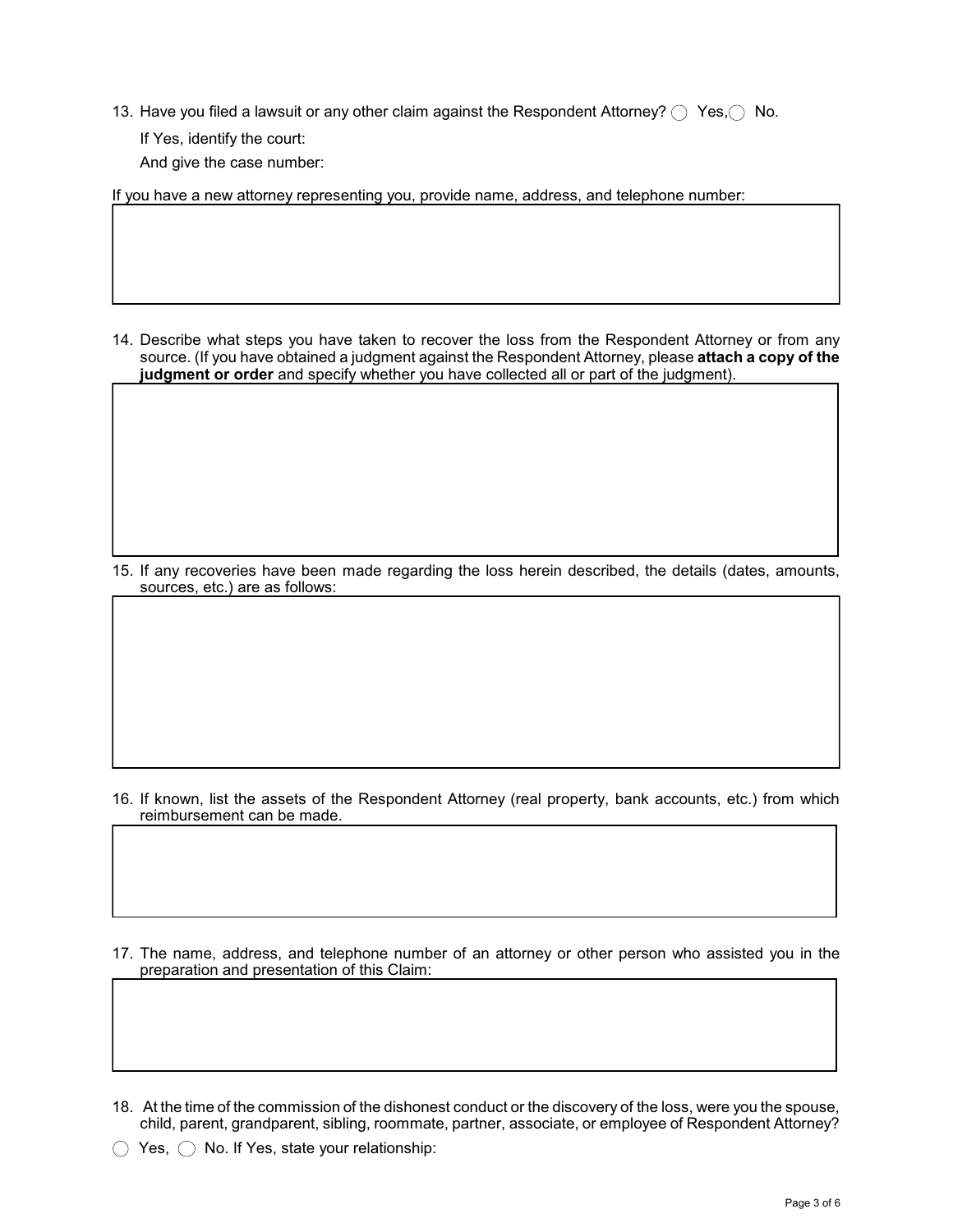**I VERIFY AND AFFIRM, UNDER PENALTY OF PERJURY, THAT THE INFORMATION PROVIDED IN THIS STATEMENT OF CLAIM FOR REIMBURSEMENT IS TRUE. BY FILING THIS CLAIM, I UNDERSTAND THAT THE MAKING OF ANY PAYMENT FROM THE LAWYERS' FUND FOR CLIENT PROTECTION BE A MATTER OF DISCRETION IN THE SOLE JUDGEMENT OF THE TRUSTEES OF THE LAWYERS' FUND FOR CLIENT PROTECTION AND NOT A MATTER OF RIGHT.**

(Date) (Signature of Claimant)

(Date) (Signature of Claimant)

*INSTRUCTIONS:* fill out the form to the best of your ability, sign the form, and mail the originally signed document, with any relevant documents to: Lawyers' Fund for Client Protection, 201 Merchant St., Ste. 1600, Honolulu HI 96813.

03/2019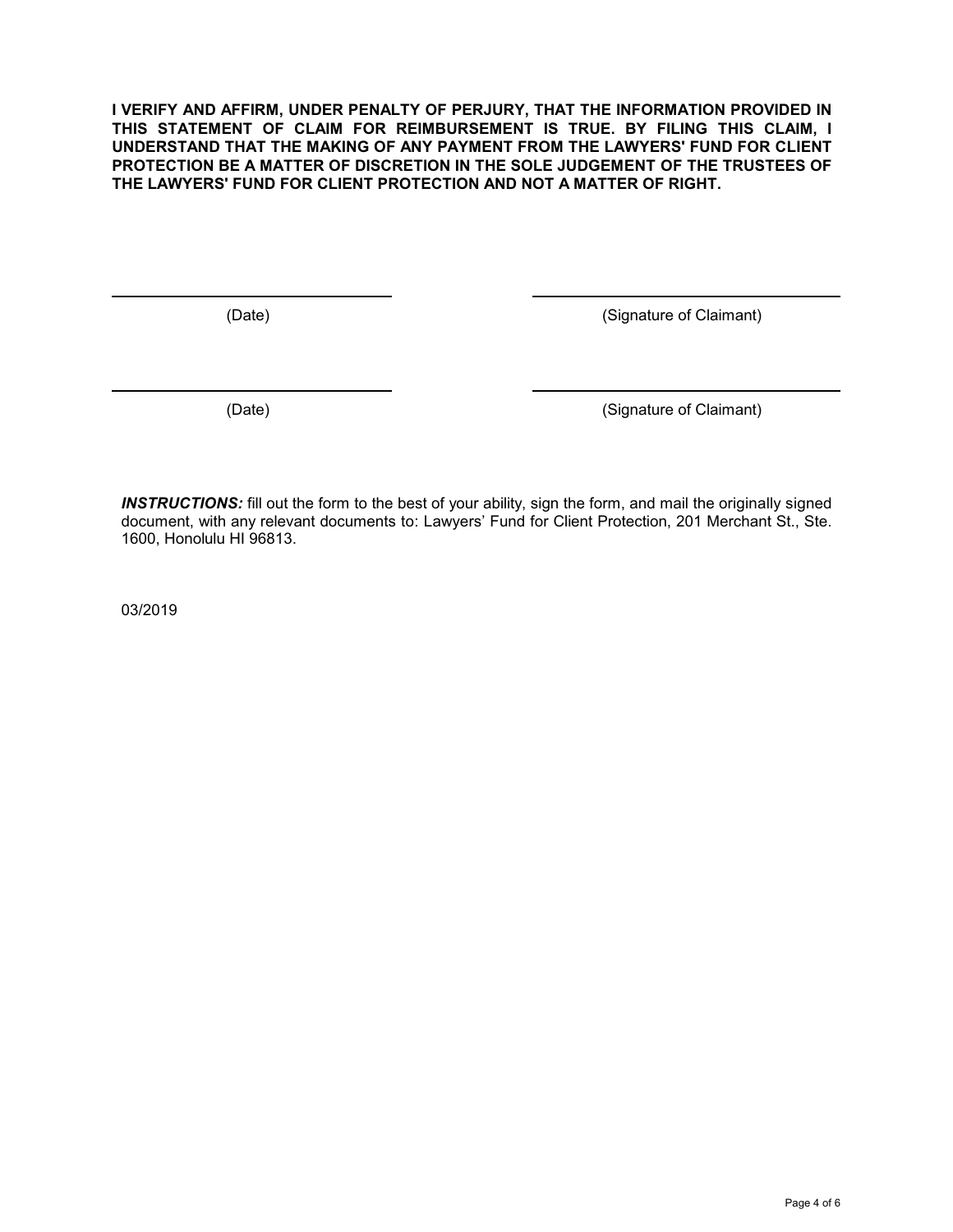Claimant(s) **Claimant Claimant Claimant Claimant Claimant Claimant Claimant Claimant Claimant Claimant Claimant Claimant Claimant Claimant Claimant Claimant Claimant Claimant Claimant**

## **CLAIM CERTIFICATION**

The following information is provided in support of my Claim before the Lawyers' Fund for Client Protection of the Hawai'i Supreme Court. If you need more space to answer any question, attach extra sheets, and label each with the relevant question number (i.e., "Supplement to Question 2").

1. Amount paid to the Respondent Attorney:  $\oint$  , How paid? C Cash, C Check. Was this to be the entire fee ("flat fee")?  $\bigcap$  Yes,  $\bigcap$  No.

If No, what amount did the Respondent Attorney quote you: \$ *\*Attach copies of any written agreements regarding fee arrangements and proof of payment to the Respondent Attorney*. If you are unable to provide proof of payment, please explain why.

2. Briefly describe the current status of your legal matter:

- 3. How many times did you meet the Respondent Attorney? Briefly describe each meeting (When it took place, how long it lasted, what was discussed, etc.)
- 4. Briefly describe the date and substance of any telephone calls between you and the Respondent Attorney.

5. Did the Respondent Attorney ever prepare any legal papers for you?  $\bigcirc$  Yes,  $\bigcirc$  No. If Yes, list those papers and state whether, to your knowledge, they have been filed or used.